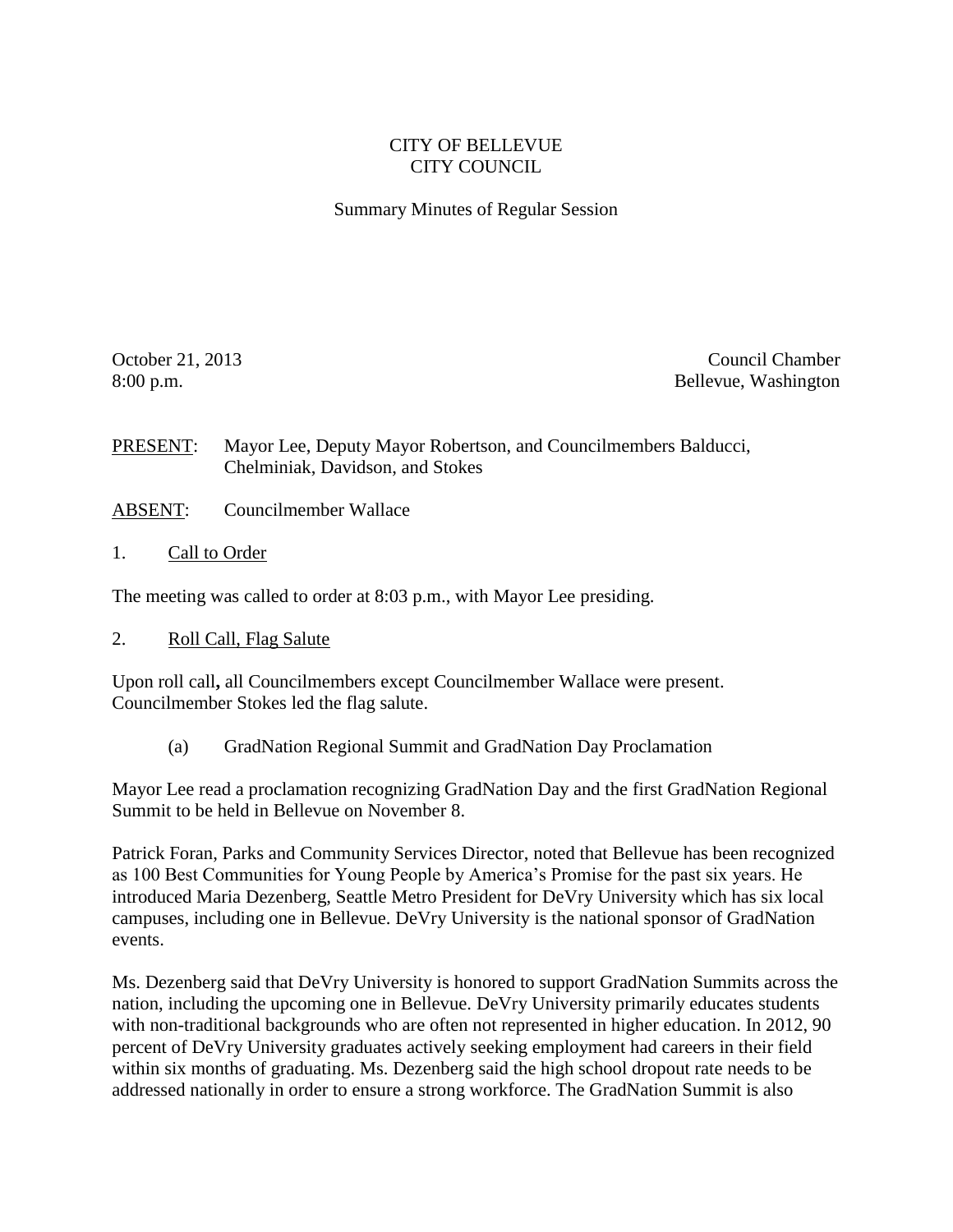sponsored by the America's Promise alliance and AT&T. The GradNation initiative is focused on increasing national high school graduation rates to more then 90 percent by 2020.

Ms. Dezenberg thanked the City of Bellevue for agreeing to host the GradNation Summit on November 8 at the Westin Hotel. She said the summit is a collaborative effort of more than 30 organizations serving youth including nonprofits, businesses, school districts, and state and local government agencies.

Mayor Lee presented the proclamation to Ms. Dezenberg.

- 3. Communications: Written and Oral
- (a) The president of the Teen Advisory Board for the Bellevue Youth Theatre thanked Mayor Lee for coming to the production of Jungle Book this summer. She and a few young women with her provided theatre schedules to the Council and sang Happy Birthday to one of the girls.
- (b) Michelle Hilhorst, Newport Hills Community Club Merchant Liaison, introduced Heidi Dean, President of the Newport Hills Community Club. Ms. Hilhorst said that nearly 80 percent of the Newport Hills Shopping Center's storefronts are occupied. However, they are having a difficult time and the newest merchant, Bill Pace, is planning to close his doors at the end of the year. She described community events to raise awareness that might revitalize the business district. Ms. Hilhorst said the Newport Hills Community Club is asking the City to provide informational signs on Coal Creek Parkway directing individuals to their business district. She said many of the merchants are in danger of closing.
- (c) Heidi Dean, President, Newport Hills Community Club, emphasized the urgency of the request for informational signs to direct citizens to local businesses. She said this is critical to retaining the businesses that are there.

Mayor Lee said he appreciated the testimony and the residents in the audience standing in support of the speakers' comments.

Councilmember Stokes thanked residents for coming and noted that the City has been working on this issue and want to see it go forward.

Ms. Dean said she and Robin Bentley met with Acting City Manager Brad Miyake, Chris Salomone, and Dan Stroh last week. She thanked them for their time and work on this matter.

Deputy Mayor Robertson thanked residents for coming and recalled that Councilmember Balducci raised this issue approximately 18 months ago. Ms. Robertson said she will address the issue further under Council Business later in the agenda. She hopes the City can move forward quickly to provide the informational signs.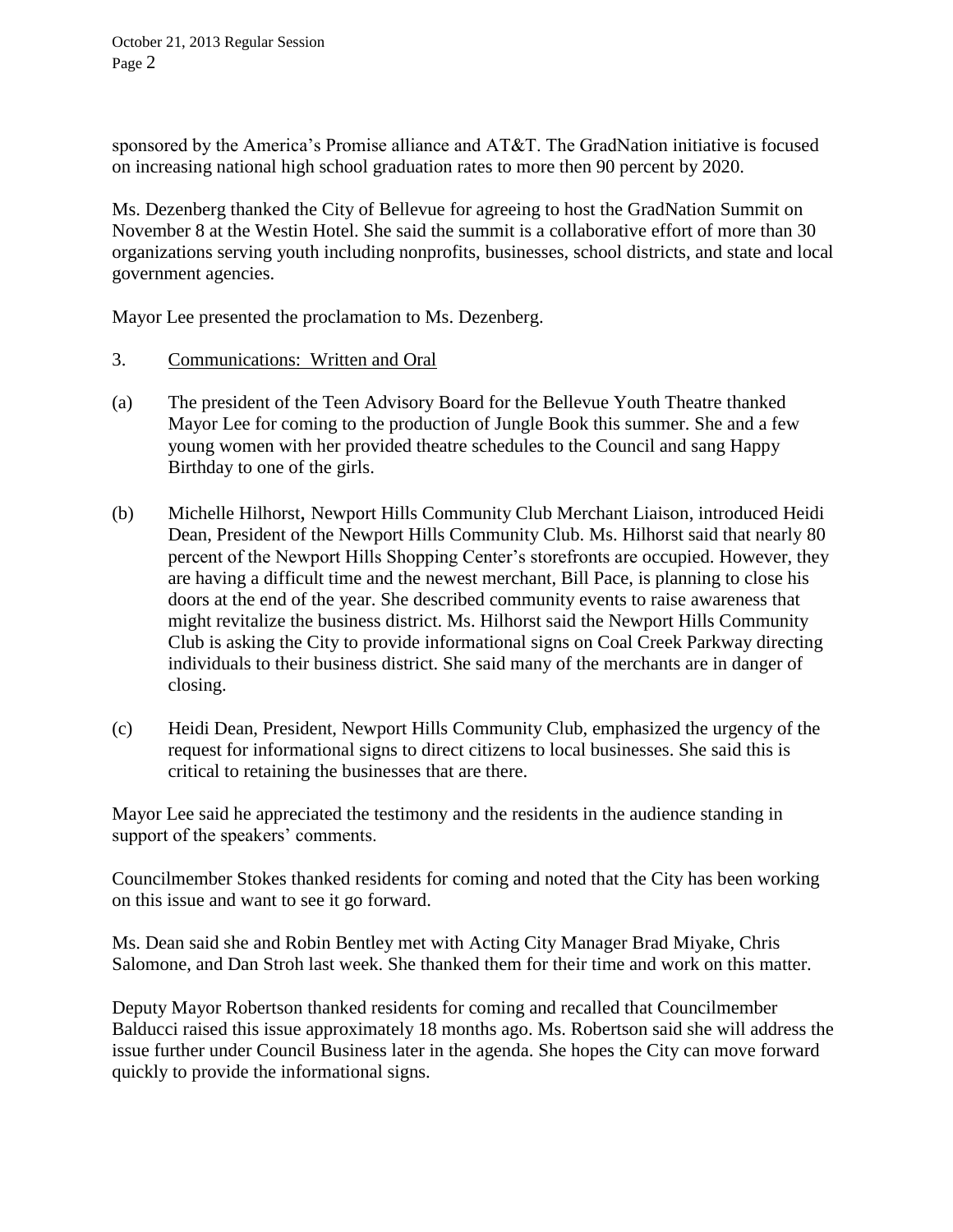October 21, 2013 Regular Session Page 3

- (d) Bill Pace said he was offended by a comment made during a past Council meeting which indicated that he cannot compete with Safeway and other large grocers in the area. He offered to share his price comparisons to Safeway and Costco and noted that his business is one of the few places that sells large boxes of apples. He recalled that his decision to open a store in Newport Hills was prompted by discussions about light rail adjacent to his store on Bellevue Way. He was promised that he would be assisted in his move and that some of his expenses would later be reimbursed. However, he has not received any reimbursement. He asked for the City's help in revitalizing the Newport Hills Shopping Center. Mr. Pace noted that he had a robbery in his store a few days earlier. He said the community really needs the City's help.
- (e) Paula Revere said the truth is that there is no free enterprise and there is no competition. It is all a monopoly, and she has evidence to prove it. She said she has been sabotaged and that others are causing financial, physical, and medical harm, including to Councilmember Davidson. She said small businesses are being eliminated by large corporations. She said the Police and FBI are all being manipulated by the same entity. She said unions exist because no one is enforcing the constitution. She requested the opportunity to meet with Councilmembers.
- (f) Sam Bellomio, StandUP-America, expressed support for the residents' concerns about their neighborhood businesses. He said StandUP-America's concerns have been red light cameras and that the Council is not representing citizens. He expressed concern that the red light camera revenue goes to King County and the camera vendor. He said the Police Department does not track how its personnel spend their time. He believes this is racketeering.
- (g) Alex Zimmerman said City government is corrupt. He wants the City Manager to hold a question and answer session with citizens every month. He said he asks for this every week but the City is not doing it. He expressed concerns about the King County Council, including that they do not allow citizens to speak during their meetings. He said the County Council is similar to Nazi fascism, Mussolini, Franco, Soviet Russia, and Chinese communism. Mr. Zimmerman said the City Council works for him and other citizens.
- (h) Lori Taylor, Director of the Bellevue Farmers Market, said the Thursday market has wrapped up for the season, but the Saturday market runs through November 23. She thanked the Council for their efforts to quickly secure the location for the Saturday market, which has been a huge success. She thanked Councilmember Wallace for his time and counsel at a critical hour and Councilmember Stokes for the many meetings he attended, the field trip to the Ballard Farmers Market, and his advice and support. She thanked Mr. Miyake for his support and direction in the process. Ms. Taylor said City staff have been extremely helpful, creative, and flexible. She thanked Tom Boydell, Mike McCormick Huentelman, John Wilson, and David Pyle for their efforts, as well as staff working behind the scenes. She thanked the Downtown business community including the Bellevue Arts Museum, PACCAR, Sterling Realty Organization, the Galleria group,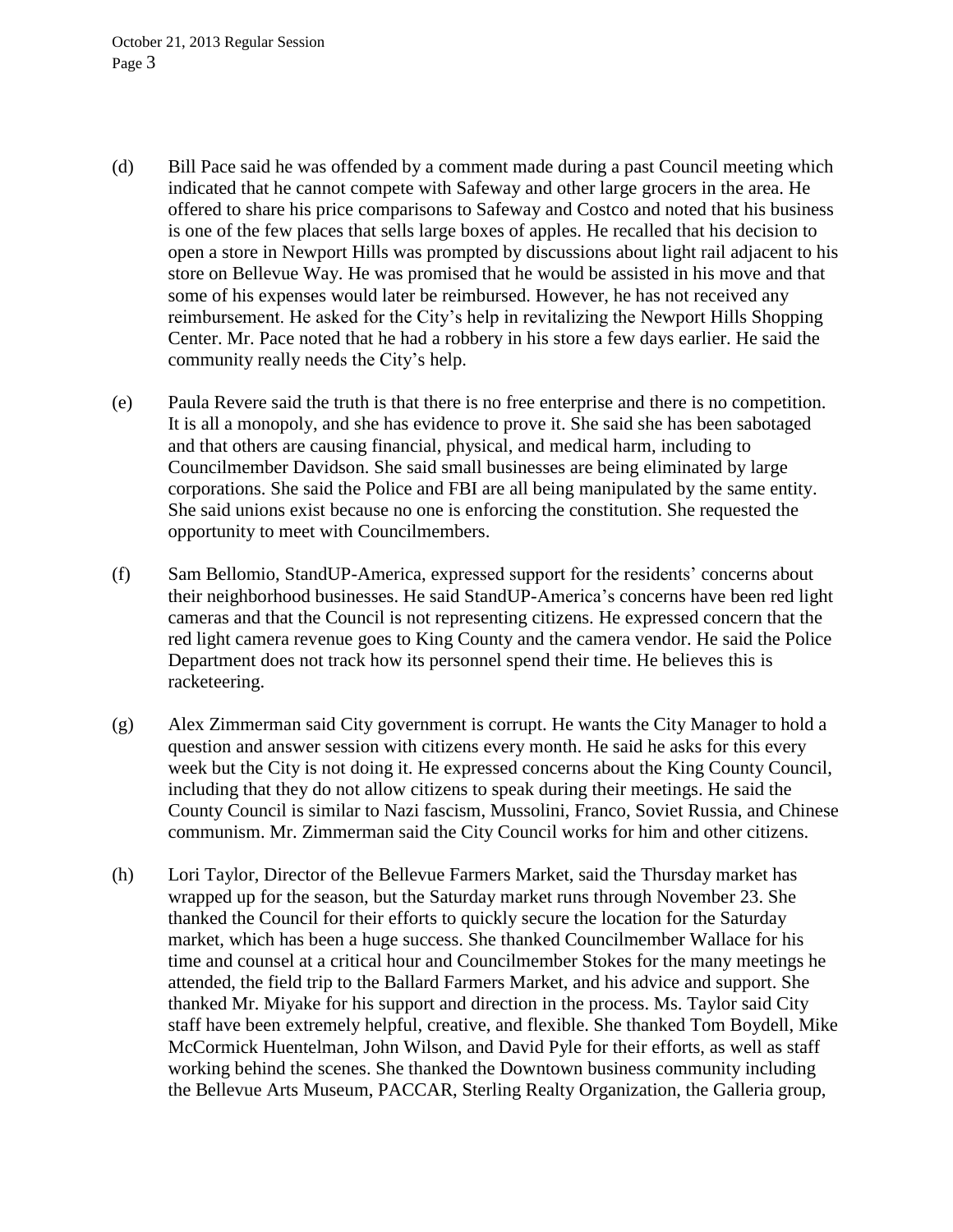and California Pizza Kitchen for their support. She said residents have responded favorably to the market, and other businesses have experienced increased business on Saturday mornings. She said that parking remains a challenge. However, there will now be free parking in the Barnes and Noble/Mars Hill Church lot thanks to David Schooler of Sterling Realty. Ms. Taylor said her vision remains to close NE  $6<sup>th</sup>$  Street for the Farmers Market in the future. She thanked Councilmember Davidson for his years of support and service to the community. She said she has enjoyed many lively conversations with him over the years.

- (i) Yong Hong said she recently opened Cloud 9 Burgers in the Newport Hills Shopping Center and she shares the problem of visibility with Mr. Pace. She wants to bring some life to the shopping center, and she encouraged the City to provide informational signs to help the business district.
- 4. Reports of Community Council, Boards and Commissions: None.
- 5. Report of the City Manager

Acting City Manager Brad Miyake reported that representatives of the City of Hillsboro, Oregon, visited Bellevue City Hall last week on what they called a Best Practices Expedition. He noted a letter in the desk packet from the Hillsboro mayor and presented a gift from the City of Hillsboro to the Council, which was a framed picture from the Hillsboro public art collection.

Mayor Lee thanked staff for their work in earning Bellevue's reputation as an innovative and effective local government.

## 6. Council Business and New Initiatives

Councilmember Chelminiak reported that he attended the Probation Advisory Board meeting, and noted that there is a new director for the Probation Services division.

Councilmember Davidson said he attended the Long Live the Kings (i.e., King salmon) fundraising event and a meeting of the Growing Transit Communities initiative.

Deputy Mayor Robertson recognized the passing of former University of Washington football coach Don James, who left an indelible impact on the university and the community.

Ms. Robertson reported that she spoke to the Bellevue Essentials class and hosted a table at the LifeWire *Hope Starts Here* benefit luncheon. As Council liaison, she attended the Bellevue Planning Commission meeting.

Deputy Mayor Robertson referred to earlier speakers during oral communications who spoke in an abusive manner to the Council and staff. She apologized to staff and assured them that the Council does not condone this behavior. She would like the Council to not tolerate abusive comments directed at staff.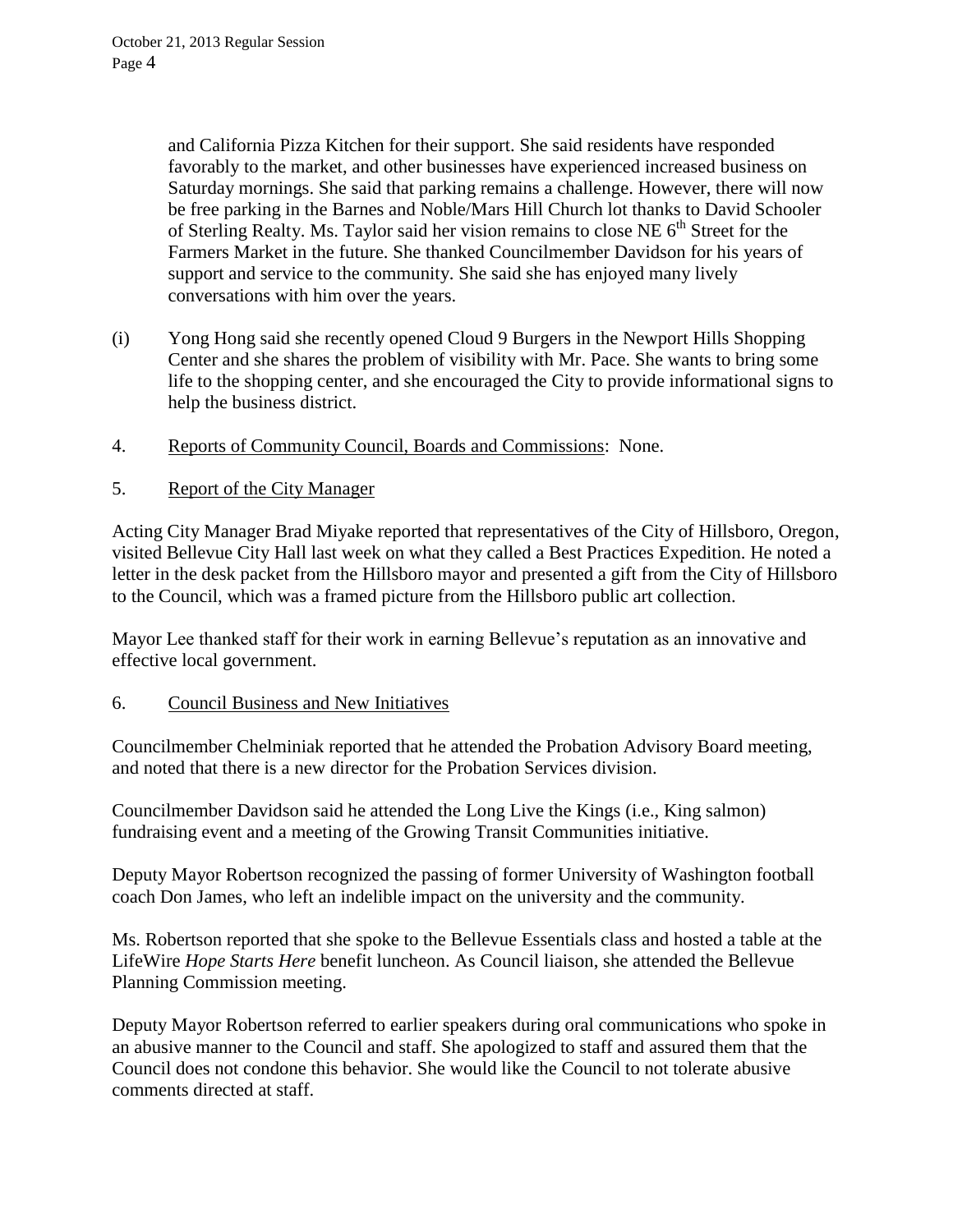Deputy Mayor Robertson addressed the issues related to the Newport Hills Shopping Center. She said the City Council has discussed the topic of neighborhood shopping center revitalization for many years but it is a challenging issue because the City does not own the centers. Redevelopment of the Lake Hills Shopping Center is underway and Kelsey Creek Center is doing very well. Issues related to the Newport Hills Shopping Center have been studied and right now the center is essentially full. However, it is isolated from the main thoroughfare and people do not know about the businesses up the hill.

Ms. Robertson would like an economic development project to provide wayfinding and/or informational signs for the area. She noted the City's support of the Farmers Market and said there is a similar business at the Newport Hills Center with fresh, local produce. She asked staff to come back with information within the next one to two weeks regarding the steps necessary to provide the signs.

 $\rightarrow$  Deputy Mayor Robertson moved to direct staff to bring back a plan, budget, and timeline for providing signage related to the Newport Hills Shopping Center. Councilmember Stokes seconded the motion.

Councilmember Chelminiak said this is an issue that Councilmembers have asked about both privately and publicly and they share the community's frustration. He said the delay is not a staff or Council problem but rather a function of competing priorities. He does not need staff to come back with more information. He feels comfortable directing staff to complete the installation of informational signs as soon as possible. He said the City should be able to do this to help the businesses.

Ms. Robertson said she would be happy to withdraw or amend her motion consistent with Councilmember Chelminiak's suggested approach.

Councilmember Stokes concurred with moving forward as quickly as possible. As seconder of the motion, he said he would support Mr. Chelminiak's suggestion.

Mike Brennan, Director of the Development Services Department, said this might require Council action. He confirmed that a targeted charge to staff could move more quickly. He said directional signage to commercial businesses is allowed when exiting the freeway, and followthrough signs are allowed on City streets to direct traffic to more significant commercial centers or small businesses adjacent to the freeway. He said a neighborhood shopping center is a little more challenging. It is important to balance the protection of the visual environment along streets with the benefit of providing directions to desired services.

Mr. Brennan said staff is prepared to follow Council direction to provide the signs as quickly as possible. Formal Council action might be needed but staff will fully explore administrative options first.

Deputy Mayor Robertson withdrew her motion, and Councilmembers Stokes concurred.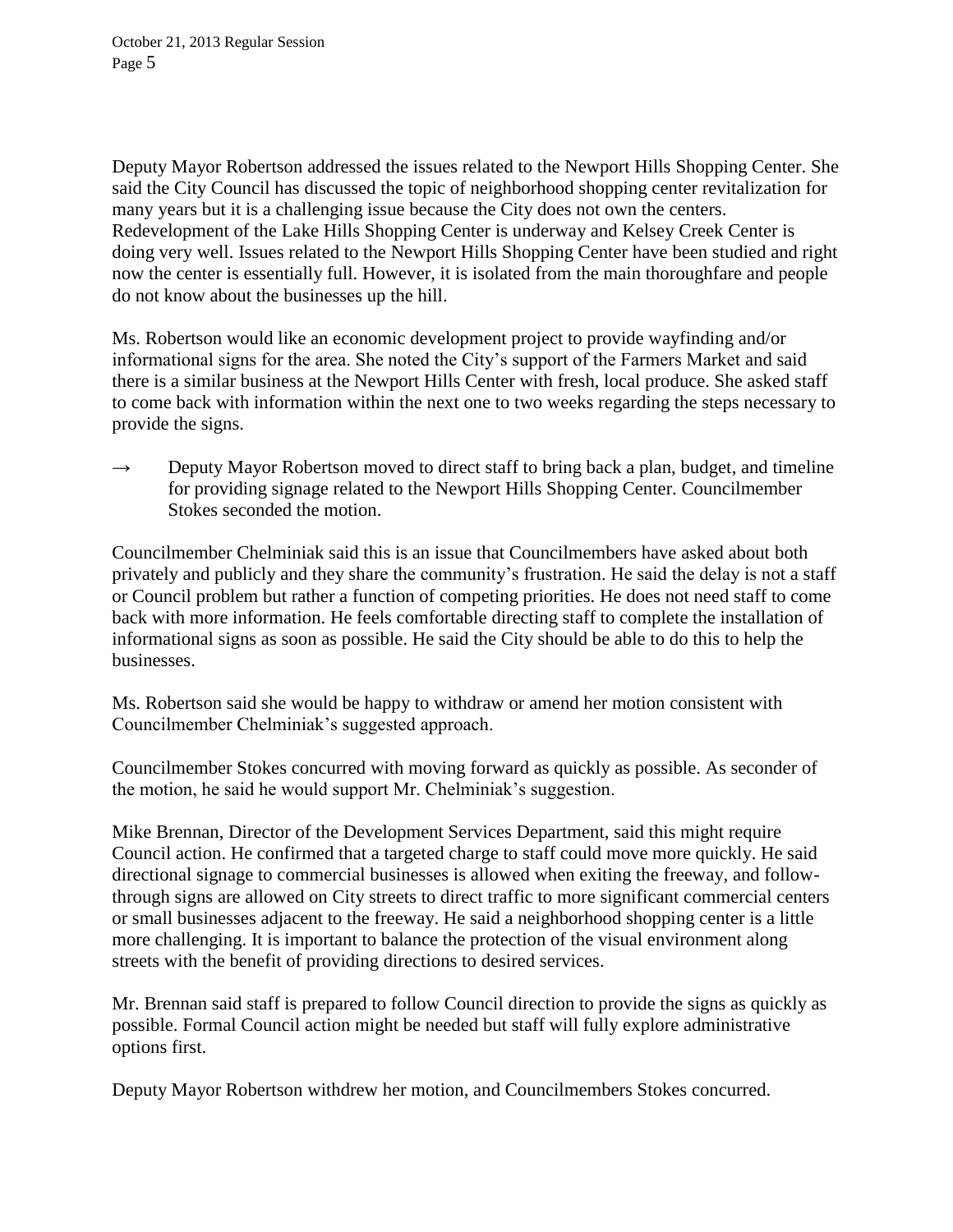$\rightarrow$  Deputy Mayor Robertson moved to direct staff to take action as needed to implement directional wayfinding signs along Coal Creek Parkway SE at SE 60<sup>th</sup> Street and at 119<sup>th</sup> Avenue SE to reference the Newport Hills Shopping Center, and to bring back a progress report to the Council and/or a request for formal Council action that is ready to pass within three weeks. Councilmember Stokes seconded the motion.

Councilmember Balducci expressed support for the motion. She recalled originally suggesting a Sign Code amendment and/or Land Use Code amendment to address this issue. She would like Council to ask the City Manager to consider a conversation at the next retreat about why Land Use Code amendments take so long. She said it would be helpful for the Council to know how it can free up resources to get things done more quickly.

Responding to Councilmember Davidson, Mr. Miyake said staff will be able to identify funds to accommodate the request.

Mayor Lee expressed support for the motion.

 $\rightarrow$  The motion carried by a vote of 6-0.

The Mayor and Deputy Mayor thanked residents for coming out.

Moving on, Councilmember Balducci reported that she is currently attending a national conference in Seattle called Rail-Volution, which addresses building livable communities with transit. She provided a presentation that day on labor issues related to the construction of transit and accompanying development.

Ms. Balducci said she participated in presenting the Diamond Awards recognizing achievements in commute trip reduction programs, which is one of the most cost-effective way to improve transportation conditions. She said the City of Bellevue received an honorable mention for its ongoing efforts to encourage alternative commute modes.

Councilmember Balducci said the Council has received a number of emails, mostly from members of Mars Hill Church, about the International Paper site in the Bel-Red Corridor. They are asking the City and Sound Transit to support their purchase of the site. She clarified that Sound Transit did not condemn the site but bought it from the owner. She said it was a protective acquisition as a potential site for a light rail transit base. Ms. Balducci said Mars Hill Church is not the only private party interested in the site. She suggested that public comments be directed to Sound Transit. She said the preliminary decision on the transit base is currently slated for mid-2014.

Councilmember Stokes reported that he attended a meeting of the Eastside Pathways Board, a Leadership Eastside event, and the Jubilee Reach breakfast at Highland Middle School, which was also attended by Councilmember Wallace and Helena Stephens from the City's Parks Department.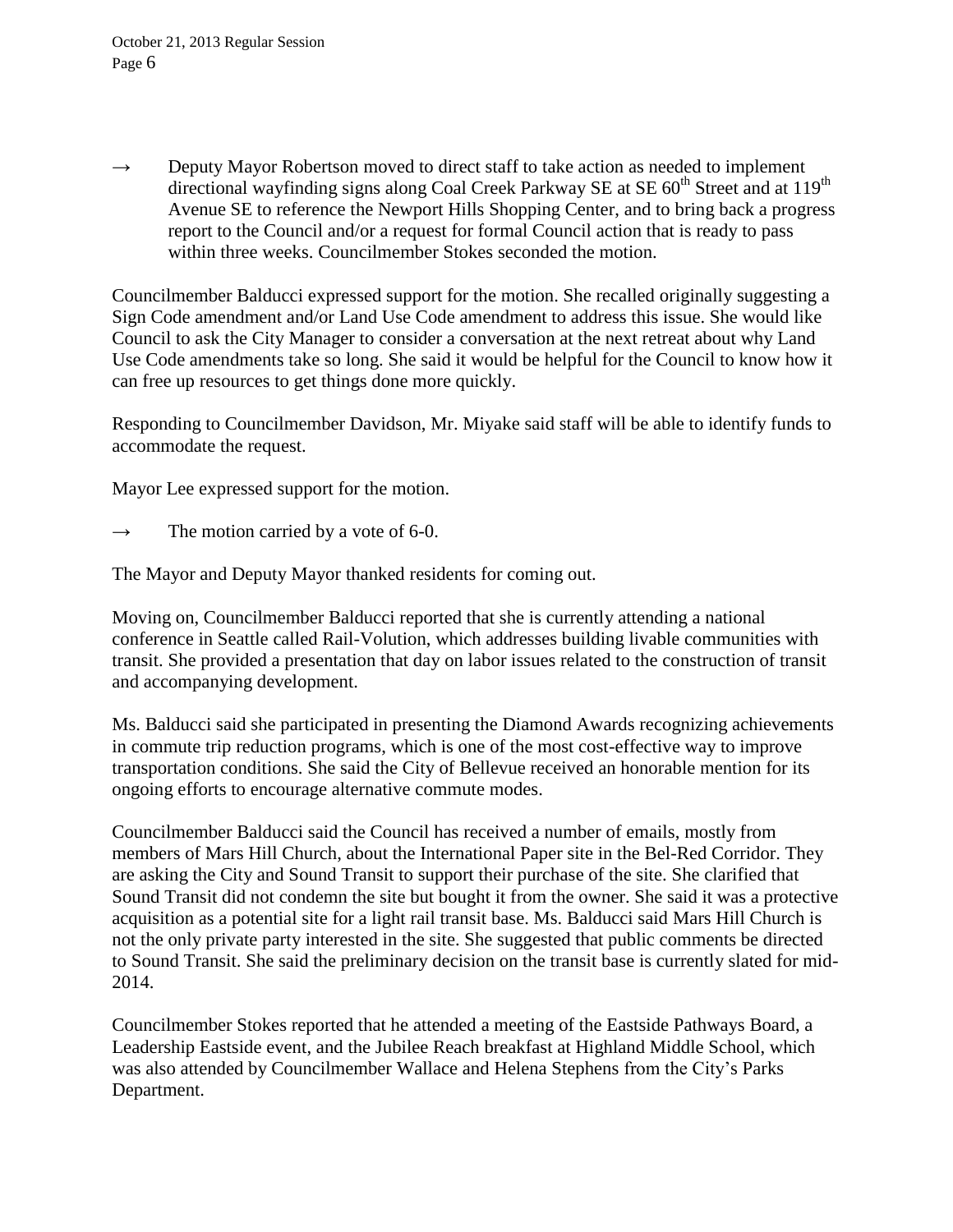Councilmember Stokes expressed support for the GradNation initiative. He has been asked to introduce keynote speaker Ford Roosevelt, who is the grandson of President Franklin D. Roosevelt.

Mayor Lee commented on the passing of Don James, the former University of Washington football coach, and Tom Foley, former Speaker of the House from Spokane. He proposed that the City Manager craft letters or commendations to send to their families. The Council agreed with that direction.

Mayor Lee attended an event held by the Japan-America Society of Washington at City Hall, the Police Volunteer Luncheon, and the Kelsey Creek Farm event. He visited a charter school in Kent for a discussion with students about climate change. He said the Board of the Workforce Development Council of Seattle-King County held its meeting in Bellevue.

Mayor Lee said he and Councilmember Balducci attended the West Lake Sammamish Parkway project completion celebration. He said residents are happy with the project.

Councilmember Balducci said certain residents who had been opposed to the project, and even angry, have recently complimented staff for their handling of the project and their response to citizens' complaints. Ms. Balducci commended Transportation Director Dave Berg and his staff for the project. She said the manager of Vasa Park asked Ms. Balducci to pass along her appreciation to City staff.

- 7. Approval of the Agenda
- $\rightarrow$  Deputy Mayor Robertson moved to approve the agenda, and Councilmember Chelminiak seconded the motion.
- $\rightarrow$  The motion to approve the agenda carried by a vote of 6-0.
- 8. Consent Calendar
- $\rightarrow$  Deputy Mayor Robertson moved to approve the Consent Calendar, and Councilmember Chelminiak seconded the motion.
- $\rightarrow$  The motion to approve the Consent Calendar carried by a vote of 5-0, with Councilmember Davidson temporarily away from the dais. The following items were approved:
	- (a) Minutes of September 23, 2013 Extended Study Session
	- (b) Ordinance No. 6130 authorizing: 1) execution of an Interlocal Agreement with the cities of Kirkland, Mercer Island, Redmond, and King County Fire Protection District No. 16 (also known as Northshore Fire Department) for purposes of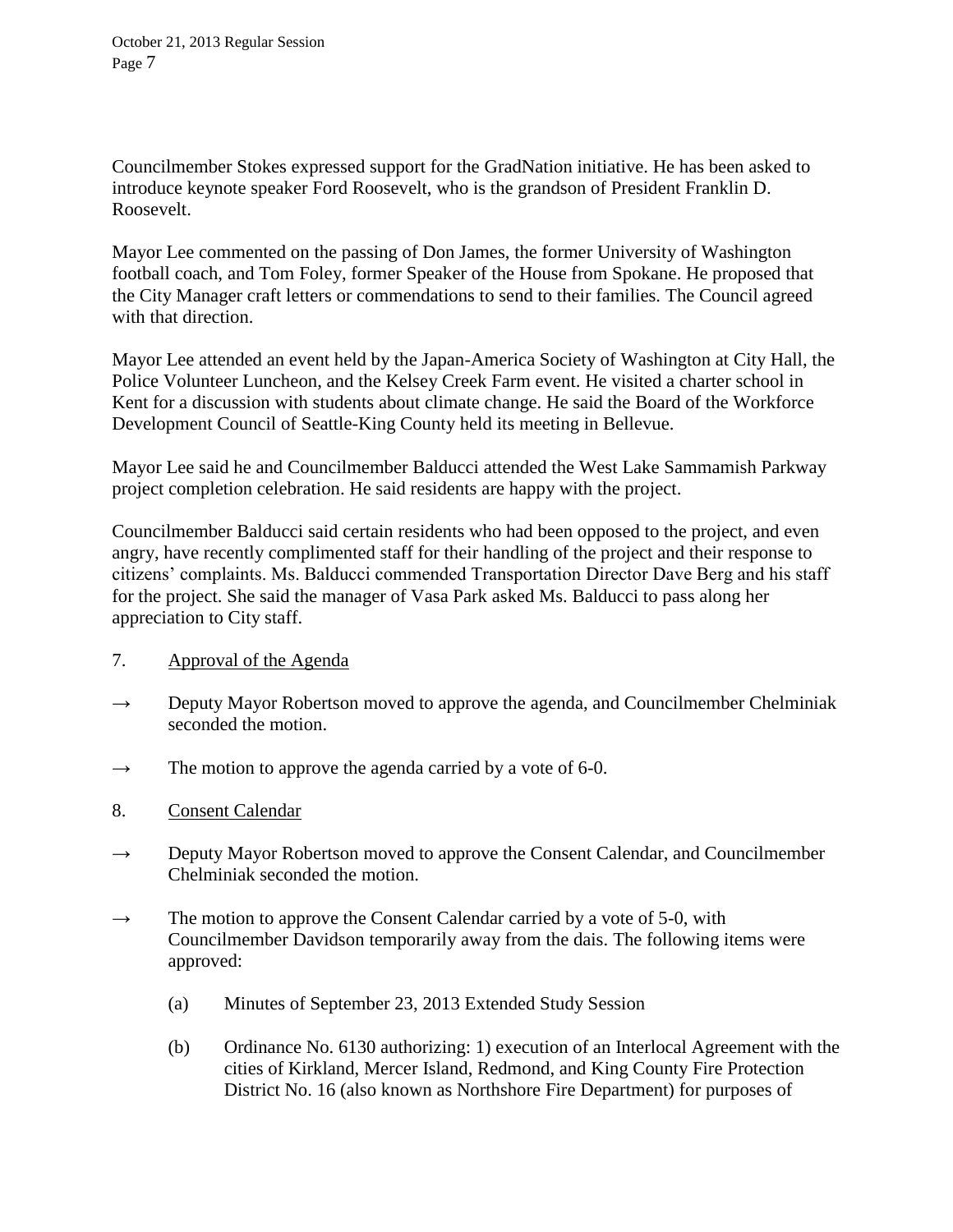conducting joint training and fire recruit academies as the "East Metro Training Group" (EMTG); 2) the creation of a new Special Revenue Fund for the EMTG; 3) appropriation of unanticipated revenue to the EMTG fund for 2014; and 4) expenditures of said revenue.

- (c) Resolution No. 8635 authorizing execution of an agreement with the Washington State Military Department to accept grant funds of \$101,796, for emergency management purposes.
- (d) Ordinance No. 6131 authorizing: 1) adopting the Human Services Commission recommendations for the use of 2014 federal grant award Community Development Block Grant (CDBG) funds; 2) authorizing the submittal of a proposal to the United States Department of Housing and Urban Development (HUD) for the 2014 CDBG Program; 3) authorizing the acceptance of a grant award contract with HUD; 4) creating a new project series within the Operating Grants and Donations Fund into which said funds shall be deposited; 5) amending the budget for the Operating Grants and Donations Fund by appropriating additional revenues to that Fund; 6) authorizing execution agreements with grant subrecipients; and 6) authorizing expenditures of said grant funds.
- (e) Resolution No. 8636 authorizing execution of a general services contract between the City and Mini-Mountain Sports Centre, Ltd., in an amount not to exceed \$200,000, for the operation and management of programs at the indoor climbing wall at South Bellevue Community Center.
- (f) Resolution No. 8637 authorizing execution of a professional services agreement with Design Concepts, in an amount not to exceed \$256,588, for architectural and engineering design services for phase 1 construction and permitting of Inspiration Playground in the Downtown Park.
- (g) Resolution No. 8638 authorizing execution of a five-year extension to the lease agreement with Terranomics Crossroads Associates for the Crossroads Mini City Hall site.
- (h) Resolution No. 8639 authorizing execution of all documents necessary to modify the loan terms for the Pacific Inn Loan Agreement.
- (i) Motion to approve 2014 Guidelines for Eastside Arts Partnership and Special Projects funding programs.
- (j) Motion to award Bid No. 13097 for Sanitary Sewer Repairs (2013) Phase 1 to Laser Underground & Earthworks, Inc., as the lowest responsive and responsible bidder, in an amount not to exceed \$753,811.40 (CIP Plan No. S-24).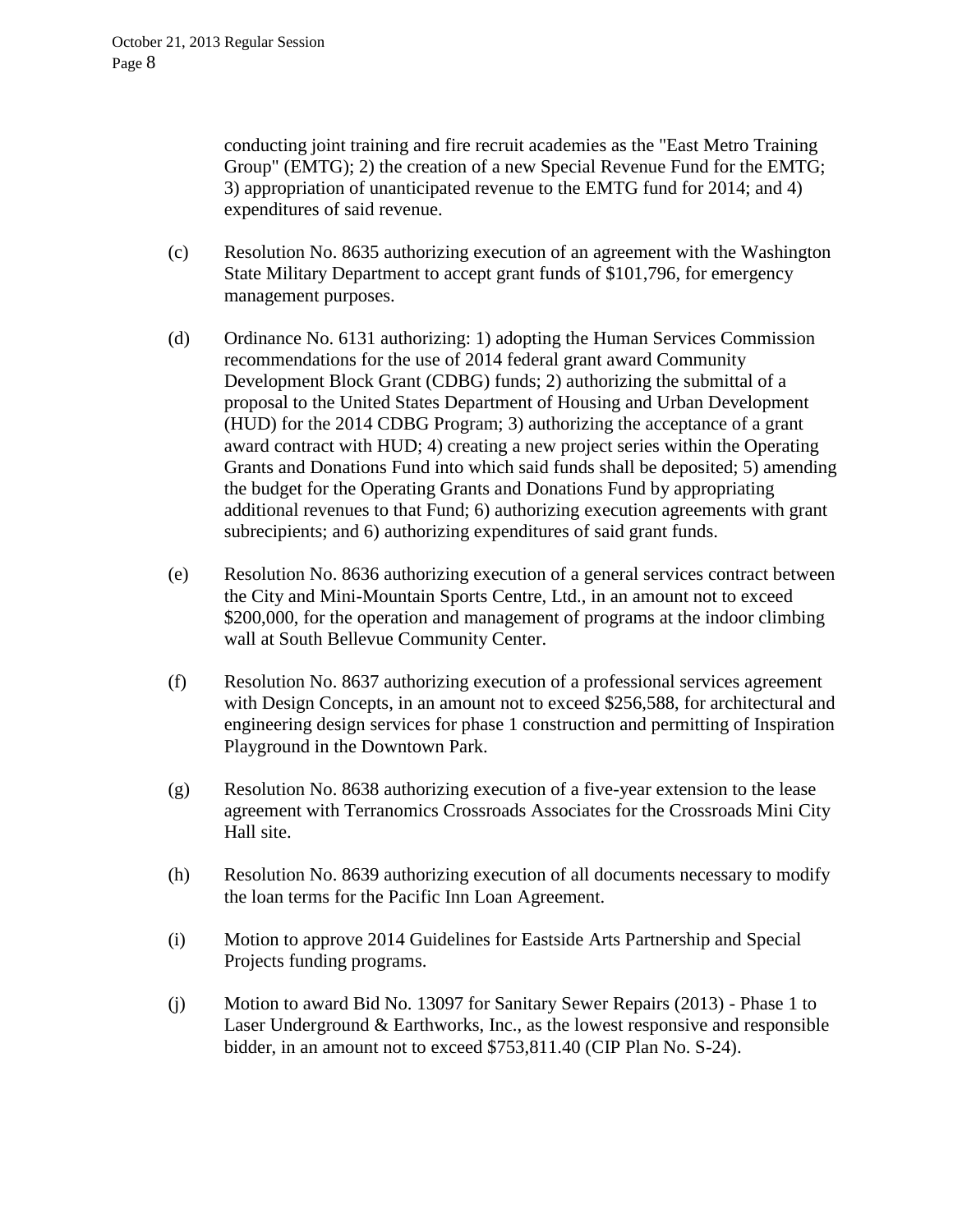- (k) Motion to award Bid No. 13181 for Sanitary Sewer Rehabilitation (2013), to Insituform Technologies, LLC, as the lowest responsible and responsive bidder in the amount of \$470,044.08 (CIP Plan No. S-66).
- 9. Public Hearings: None.
- 10. Land Use: None.
- 11. Other Ordinances, Resolutions and Motions
	- (a) Ordinance No. 6132 (Options A, B, and B-1) amending the Bellevue Land Use Code to allow for the permitting and review of medical cannabis collective gardens; amending sections 20.10.440 and 20.25D.070; creating a new section 20.20.526 of the Bellevue Land Use Code; repealing Ordinance No. 6058; and establishing an effective date.

Acting City Manager Brad Miyake recalled the Council's discussion on October 7, which resulted in additional direction to staff regarding specific issues. Council's feedback has been incorporated into the staff-recommended ordinance.

Catherine Drews, Legal Planner, said two draft versions of Ordinance No. 6132 are provided in the meeting packet and a third version (B-1) is provided in the desk packet. She said option B-1 was revised to provide consistency between the regulation of medical marijuana collective gardens and recreational marijuana. Version B-1 contains enhanced security provisions that are consistent with State pharmacy requirements for the storage of controlled substances. Language was added to bolster video surveillance requirements to be consistent with recreational marijuana handling and to strengthen alarm requirements.

Ms. Drews said option B-1 requires collective gardens to be ventilated to prevent the odor from reaching abutting uses or property. Option B-1 allows an incidental sign measuring two feet square to provide location information and requires a 1,000-foot separation from any recreational marijuana use.

Responding to Councilmember Balducci, Ms. Drews confirmed that medical marijuana collective gardens must be indoors.

Councilmember Chelminiak observed that patients are allowed to grow their own medical marijuana and are not restricted to growing indoors. City Attorney Lori Riordan confirmed this understanding. Mr. Chelminiak noted the earlier testimony by a resident regarding his neighbor, who grows and uses medical marijuana, and said he would like to find a way for the City to address that type of situation.

Ms. Balducci reminded the public that the Council is addressing this topic because it was adopted by state law. The City is doing what it can to regulate the use within the state law.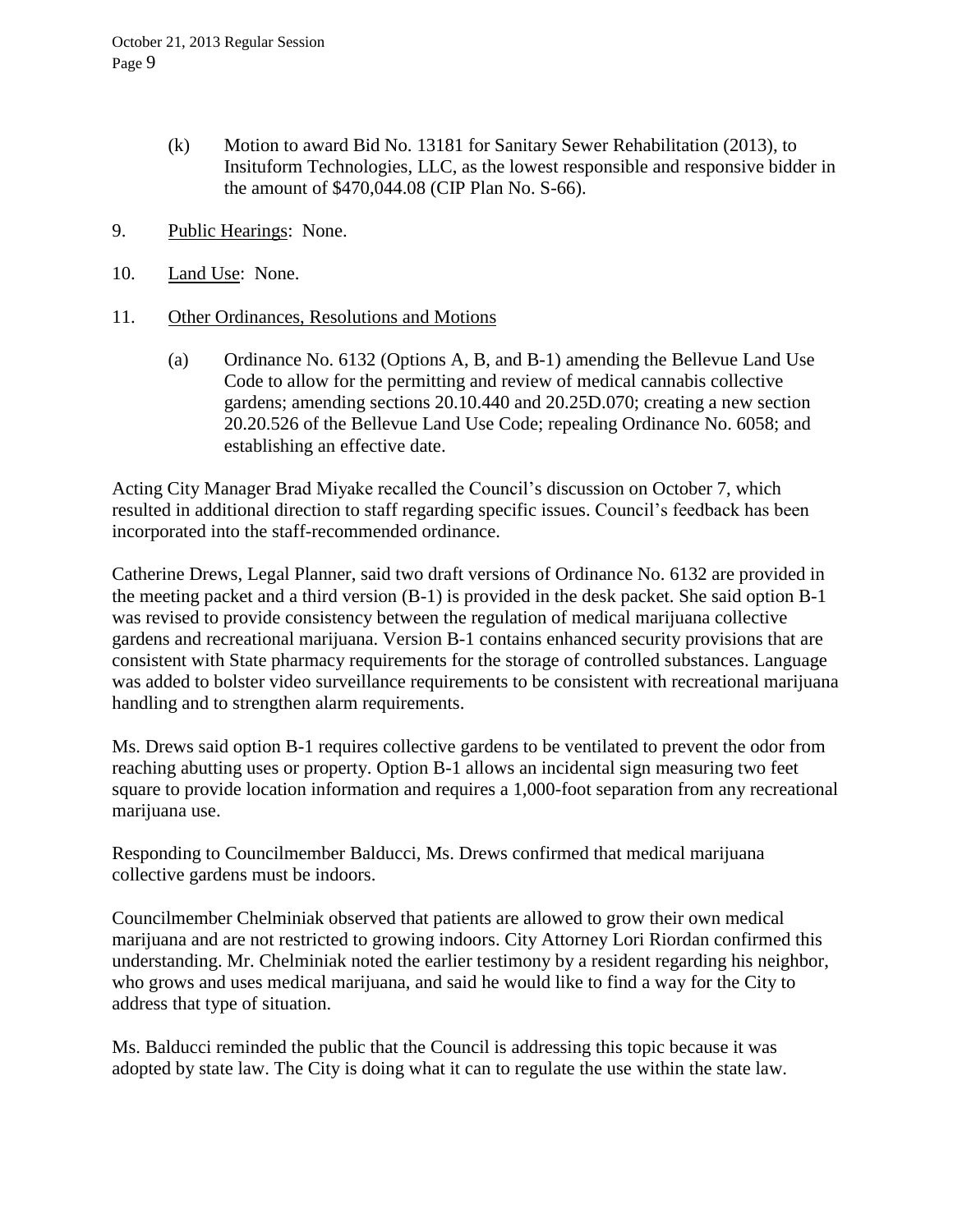Councilmember Davidson said he is not required to support poor public policy.

Councilmember Chelminiak thanked Dr. Davidson for raising the issue of security the previous week and for his comparison to traditional pharmacy security requirements. Mr. Chelminiak noted that the Council is creating local policy under the premise that making no policies would be potentially harmful to the community.

Deputy Mayor Robertson said she appreciates how all of the Councilmembers have participated in discussions and raised concerns to create the best policy possible. She thanked staff for addressing the issue of how to measure the 1,000-foot separation distance. She expressed support for option B-1. She thanked staff for their attention to this complex, evolving area of the law. She said the voters legalized both medical and recreational marijuana, and it is important for the City to implement appropriate policies. She said there are a number of areas in the community where agricultural use is allowed, and she does not want to see collective gardens in all of those areas.

Responding to Mayor Lee, Ms. Drews said collective gardens would be allowed one two-footby-two-foot sign.

Mayor Lee thanked the Council for their thoughtful consideration of this topic. He thanked staff for their thoroughness in addressing this issue.

- $\rightarrow$  Deputy Mayor Robertson moved to adopt Ordinance No. 6132 B-1, as provided in the desk packet, regarding the permitting and regulation of medical cannabis collective gardens. Councilmember Stokes seconded the motion.
- $\rightarrow$  The motion carried by a vote of 5-1, with Councilmember Davidson opposed.
	- (b) Ordinance No. 6133 (Options A, B, and B-1) adopting interim official zoning controls regarding recreational marijuana producers, processors and retailers for a period of six months, to be in effect while the City drafts, considers, holds hearings and adopts permanent zoning regulations, to be effective immediately upon adoption, scheduling a hearing on the maintenance of the interim zoning Ordinance and declaring an emergency.

Mr. Miyake opened discussion regarding a proposed emergency ordinance regarding recreational marijuana producers, processors, and retailers.

Ms. Drews noted that optional ordinances are offered for this item as well, including an option B-1 in the desk packet. Option B-1 includes the enhanced security requirements, specifies the land use districts where uses are allowed, limits the production of marijuana to indoors, and allows the Planning Commission to develop recommendations for permanent regulations. Option B-1 requires compliance with the City's Sign Code for design review in addition to compliance with the State Liquor Control Board's sign rules. It requires producers and processors to provide ventilation to protect abutting uses and properties. Retailers may be required to provide odor control if marijuana can be smelled outside of the business. Option B-1 contains provisions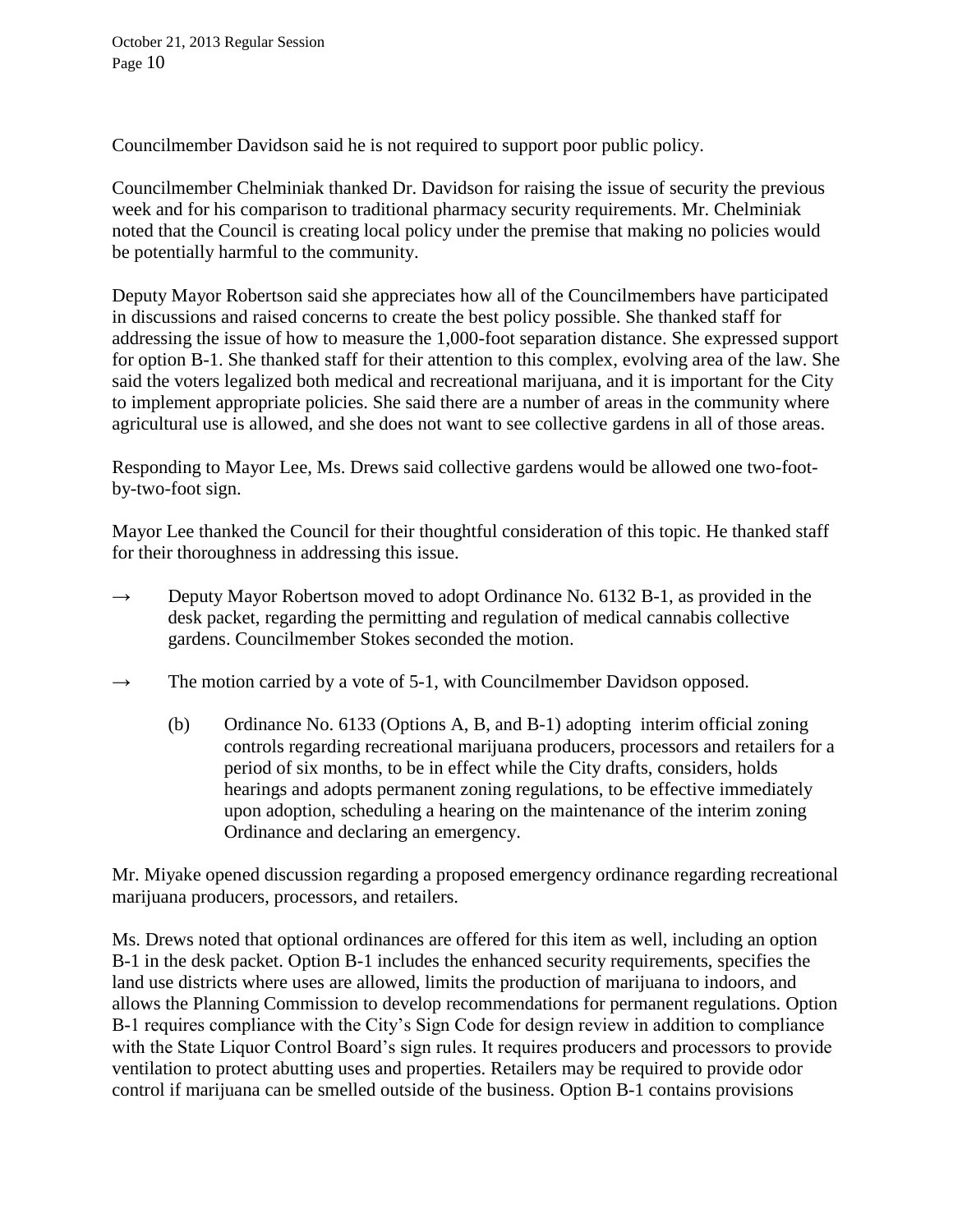regarding screening and security for loading docks handling marijuana products. It requires a 1,000-foot separation from any medical cannabis collective gardens.

Councilmember Balducci inquired about commercial areas with concomitant agreements. Ms. Drews said there is not an issue for the Kelsey Creek Shopping Center due to the separation distance from other uses. Carol Helland, Land Use Director, said the same response applies to the Newport Hills and Crossroads Shopping Centers. Retailers would not be allowed based on the 1,000-foot separation requirement.

Responding to Dr. Davidson, City Attorney Lori Riordan confirmed that the state legislature could take up changes to the legislation in two to three years. A new voter initiative could be presented as well.

Deputy Mayor Robertson thanked Council and staff again for their work. She highlighted that option B-1 differs from option B by adding a requirement for retail outlets to contain odors. She looks forward to working with the Planning Commission to develop permanent regulations.

Mayor Lee responded to a disruption from the audience and informed Mr. Zimmerman that he would be removed if he continued to be out of order.

- $\rightarrow$  Deputy Mayor Robertson moved to adopt Ordinance No. 6133 B-1, as provided in the desk packet, regarding interim official zoning controls for recreational marijuana producers, processors and retailers. Councilmember Stokes seconded the motion.
- $\rightarrow$  The motion carried by a vote of 5-1, with Councilmember Davidson opposed.
	- (c) Resolution No. 8640 authorizing the execution of a general services agreement with Rabanco Ltd., dba Republic Services of Bellevue ("Republic Services") for comprehensive garbage, recyclables, and organic waste collection services beginning June 29, 2014 (the 2014 Contract), once rate design is finalized.

Councilmember Chelminiak noted his work with the waste collection industry and said he will continue to recuse himself from participation in this item. [He left the Council Chamber at approximately 9:43 p.m.]

Mr. Miyake requested final Council action on the comprehensive garbage, recyclables and organic waste collection services contract with Republic Services.

Nav Otal, Utilities Director, said the new contract becomes effective beginning on June 29, 2014. She said the good news is that the enhanced services previously offered as options will be included for all residents at no additional cost. Staff anticipates finalizing the contract by the end of the week.

Deputy Mayor Robertson thanked staff for their hard work. She is pleased with the ability to negotiate the additional services at no cost to ratepayers.